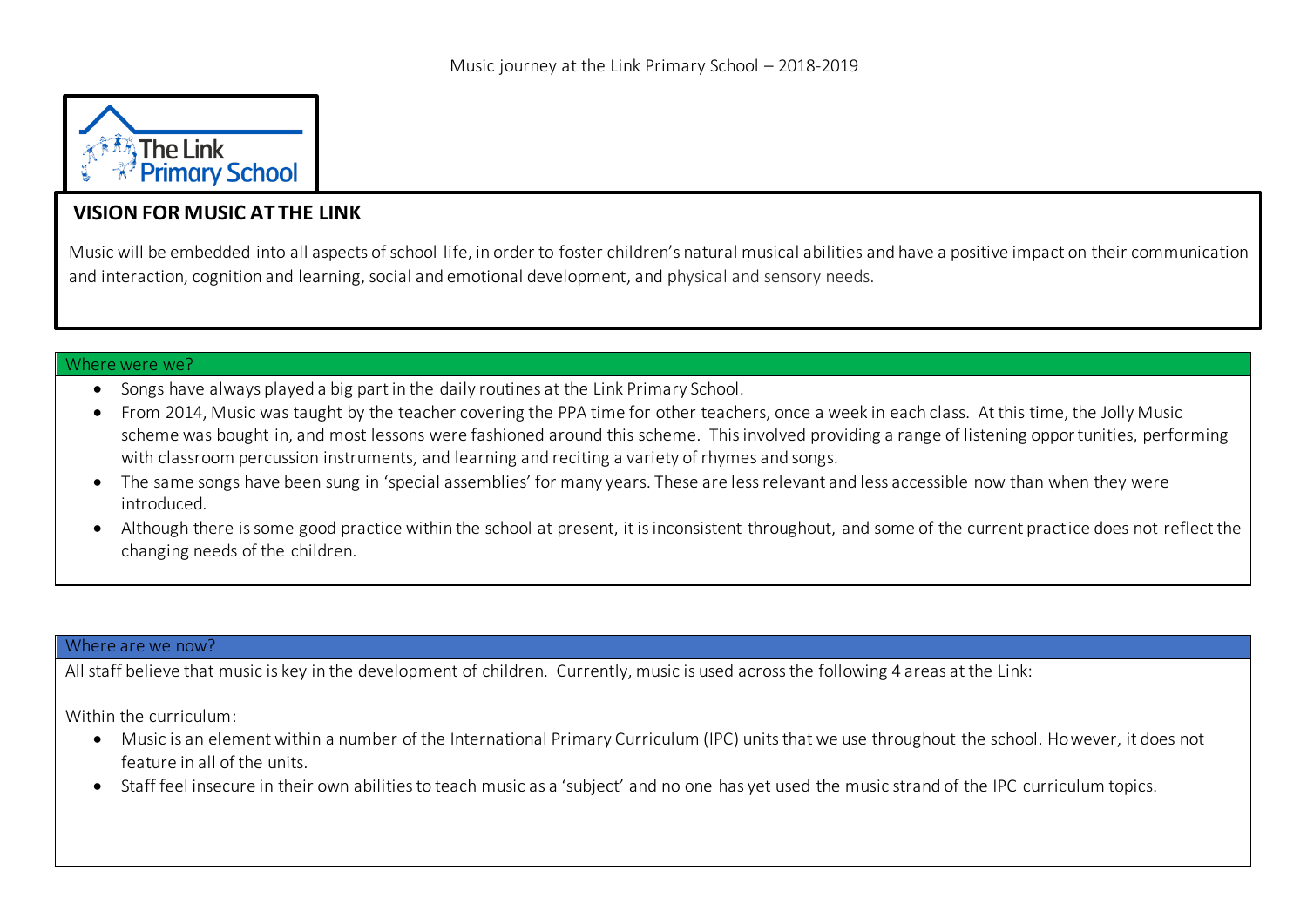Additional to the curriculum:

- Dance lessons take place for every class on a Thursday. Music forms a large part of this session.
- The dance teacher also runs an extra curricula dance club after school on a Thursday. This is attended by a number of childr en across the school age range.

### Music as a strategy for learning:

- Music and singing is used throughout the school as a motivator and as an aid to learning curriculum facts, in topic related activities and to prepare children for real life experiences (eg. a visit to the dentist)
- Songs and rhymes are used to develop early language skills
- Interactive music is used to teach communication skills in Willow, Beech, Acorns and Maple class.
- Music is used to signify and accompany movement breaks
- Background music is used to create periods of calm which enable children to be ready to learn.
- Sounds of reference for transition and classroom organisation are used effectively throughout the school as are class songs such as 'tidy up…put the toys away'

### Assemblies and SMSC:

- Suitable music is used to set the tone as children come in and leave assemblies throughout the week.
- Specific pieces of music are chosen as 'songs of reference' e.g. for handing out head teachers certificates and bright stars.
- Music is used to create quiet times in classes and as an opportunity for self-reflection and relaxation.
- Singing assemblies are currently used as an opportunity for fun action songs and for a few listening games.
- Opportunities for solo performances are also given during these singing assemblies.
- At the present time, we do not tend to sing 'spiritual' songs, or any with a religious content (apart from at Christmas). There is an uncertainty about what we should or should not be doing in regard to the spiritual element.

Assemblies at present:

Monday: The focus is on SMSC/RE/festivals.

Tuesday: Assemblies take place within class rooms.

Wednesday: Sensory assemblies for Willow, Beach and Acorn classes.

A theme is decided for each half term and assemblies are planned weekly by different staff members. Music is often incorporated into these assemblies Thursday: Singing / Music assembly – fun songs with some listening games and a solo spot on the 'music chair'

Friday: Celebratory assemblies with a focus on the promotion of the vision and values of the school, the Link Priorities and behaviour – such as the focus on the zones of regulation (Summer 2018) Music which inspires 'awe and wonder' is already used in these assemblies.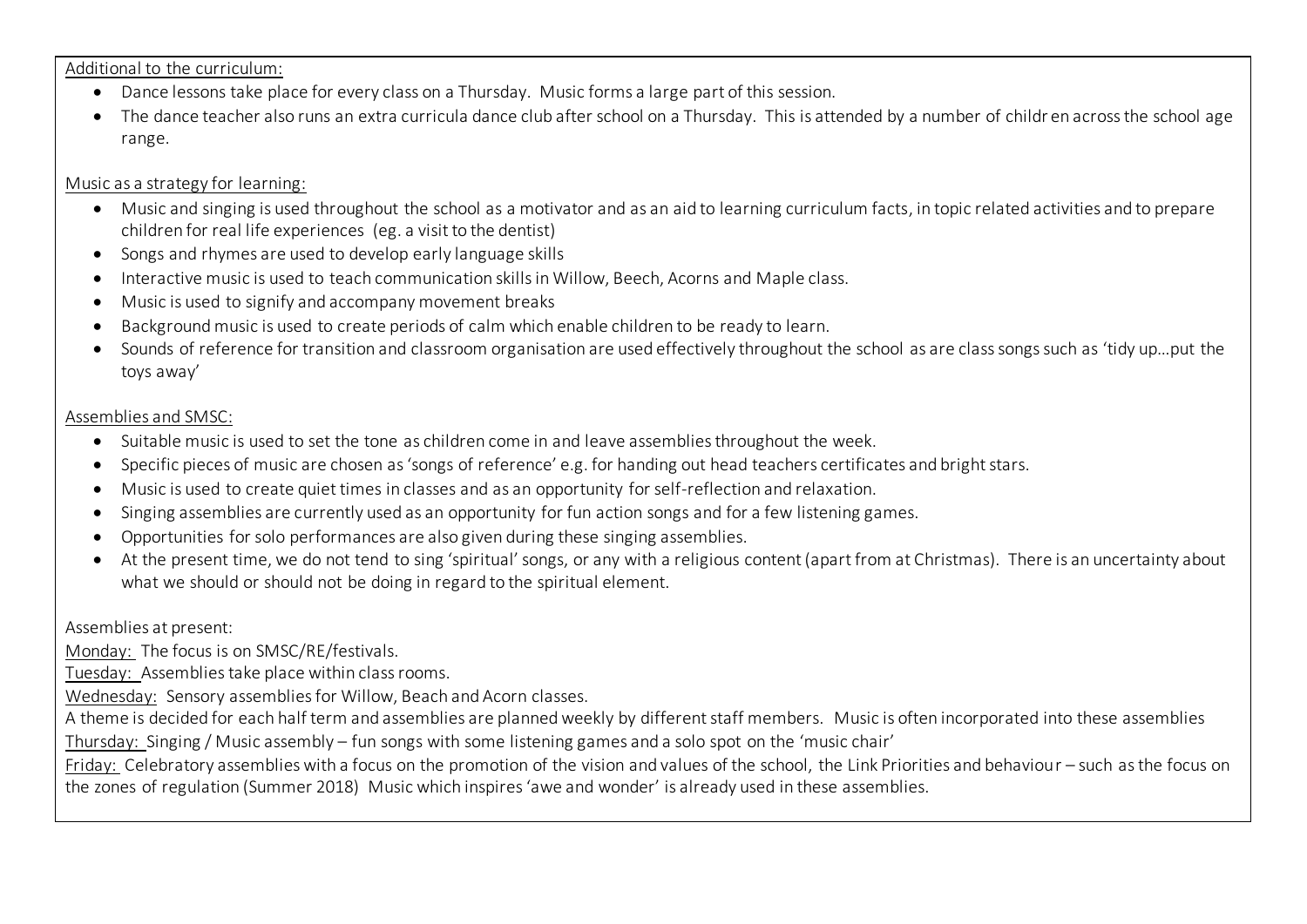#### Where do we want to be?

### Within the curriculum:

- Children will have a wide variety of musical experiences.
- Within a varied and differentiated music programme, children will have opportunity for performing and composing, listening and appraising.
- Teachers will feel confident and supported in the teaching of music to their classes.
- Music will remain an integral part of day-to-day school life at the Link.

### Additional curriculum:

- Music therapy will be offered to those whom it will benefit.
- Children's natural musical abilities will be fostered and developed through the use of external expertise Instrumental lessons from qualified peripatetic teachers.
- Lunch time music club will be an optional activity– music appreciation: dancing, sharing favourite music, playing instruments, singing a variety of songs of the children's choice.

## Music as a strategy for learning:

- Music will be used to link different parts of the day
- Music will be used to aid the learning of vocabulary
- Music will be used to consolidate prior learning e.g. in topic areas
- Ideas and resources will be shared on the y drive and accessible for all staff to use, and to include:
- A bank of songs/music for demonstrating learning e.g. timed music (1 or 2 minutes long)
- Reflection and quiet time music ideas
- Transition songs (ideally for Willow and Beech)
- Songs to aid learning of vocabulary, for example as part of topic learning
- Interactive music providing opportunities to move children's communication on.

## Assemblies and SMSC:

- Assemblies will have 'a broadly Christian content'
- Children will encounter a variety of music styles with a 'spiritual' element
- Music will be used to enable children to connect with their spirituality

Monday: The focus is on SMSC/RE/festivals will remain. A wide variety of songs and festival music will be introduced into these assemblies along with music for reflection and quiet times.

Tuesday: Assemblies take place within class rooms.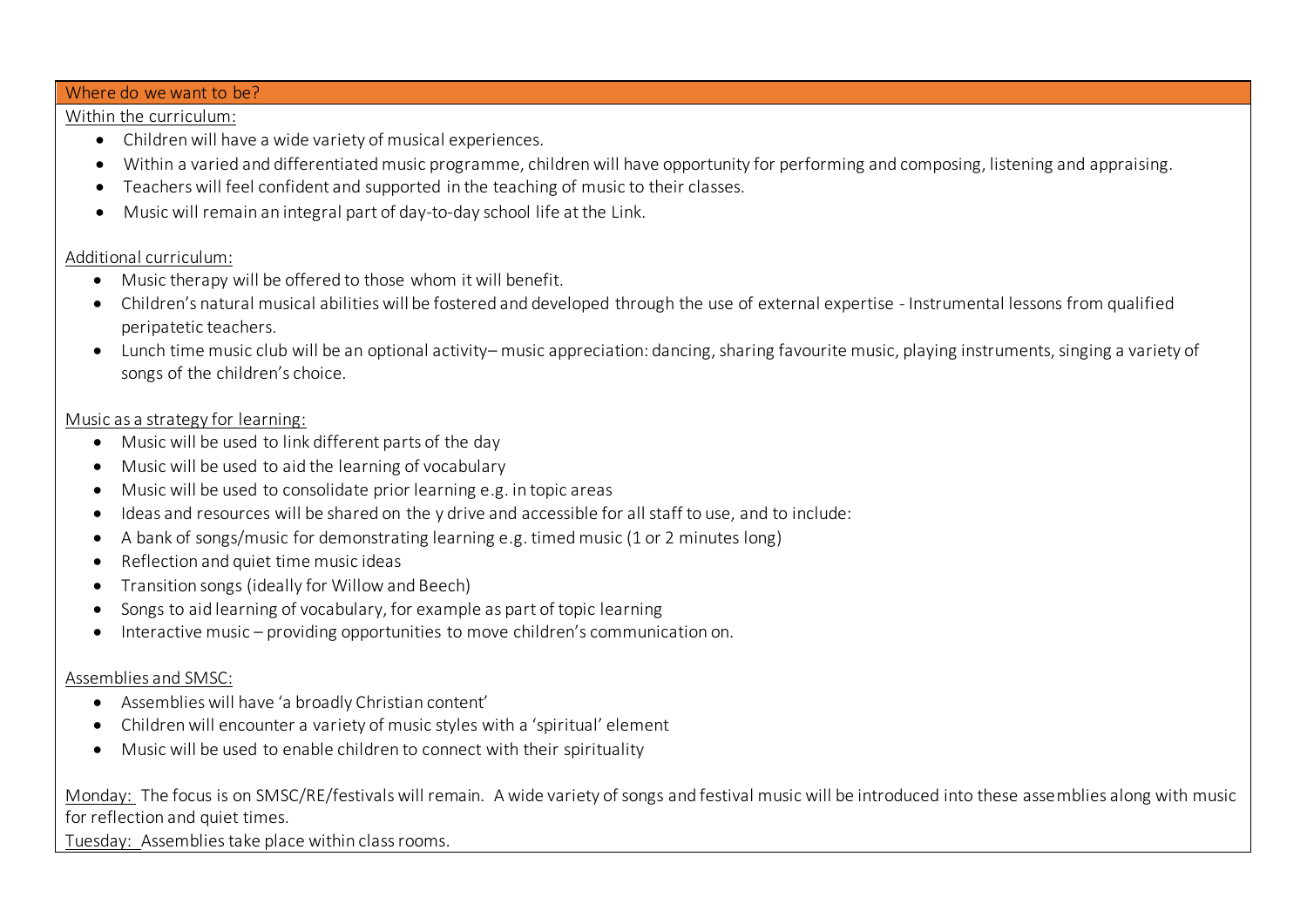Wednesday: Sensory assemblies for Willow, Beach and Acorn classes. A theme is decided for each half term and assemblies are planned weekly by different staff members. Music which links with the theme for the half term could be incorporated into these assemblies. Different samples of music could be used for each interactive story Thursday: Singing / Music assembly – optional, for those children who enjoy singing/performing A variety of songs in different styles could be learned in these assemblies and could be sung and performed in other assembli es Friday: Celebratory assemblies with a focus on the promotion of the vision and values of the school, the Link Priorities and behaviour. Music which inspires 'awe and wonder' will continue to be used in these assemblies.

| How will we get there?                                                                                                                                       |                                                                                                                                                                                                                                                                                                                                                          |       |                |                                                                                                                                                                                                                      |  |  |
|--------------------------------------------------------------------------------------------------------------------------------------------------------------|----------------------------------------------------------------------------------------------------------------------------------------------------------------------------------------------------------------------------------------------------------------------------------------------------------------------------------------------------------|-------|----------------|----------------------------------------------------------------------------------------------------------------------------------------------------------------------------------------------------------------------|--|--|
| Target                                                                                                                                                       | Action                                                                                                                                                                                                                                                                                                                                                   | Lead  | Timescale      | Impact (by July 2019)                                                                                                                                                                                                |  |  |
| Children will have a wide<br>variety of musical<br>experiences.                                                                                              | Anita to investigate different music resources<br>$\bullet$<br>suitable for SEN, including Singup!<br>New music resources need to be invested in $-$ with a<br>mix of genres and styles, and which cover different<br>feelings/emotions; a variety of music styles with a<br>'spiritual' element enabling children to connect with<br>their spirituality | Anita | Summer<br>2019 | New resources and equipment will<br>have meant that the children still enjoy<br>music sessions and have a broader<br>repertoire of songs and familiar music,<br>including music which connects with<br>spirituality. |  |  |
| Within a varied and<br>differentiated music<br>programme, children will<br>have opportunity for<br>performing and<br>composing, listening and<br>appraising. | Anita to create a short document showing what<br>needs to be covered within the music curriculum.<br>Anita to cross reference this document against<br>SOLAR.<br>Anita to trial this in Oak Class before broadening to<br>other staff<br>Anita to assess the suitability of the IPC music strand<br>for our current cohort of children                   | Anita | Summer<br>2019 | Anita will be able to report on the<br>effectiveness of this in preparation of<br>broadening it out across other classes.                                                                                            |  |  |
| Teachers will feel<br>confident and supported<br>in the teaching of music<br>to their classes.                                                               | The priority is to support staff in delivering music as<br>a way of supporting learning (teaching music<br>discretely may follow)<br>The following points will help with this                                                                                                                                                                            | Anita | Summer<br>2019 | At the end of the academic year, staff<br>will have gained confidence and feel<br>supported in delivering music as a way<br>to support learning.                                                                     |  |  |
| Ideas and resources will<br>be shared on the y drive<br>and accessible for all                                                                               | A folder will be set up on the Y drive and staff will be<br>encouraged to share resources for:<br>Music used to link different parts of the day                                                                                                                                                                                                          | Anita | Summer<br>2019 | All staff will be able to access a wide<br>variety of music resources easily and<br>quickly to be used across the school                                                                                             |  |  |